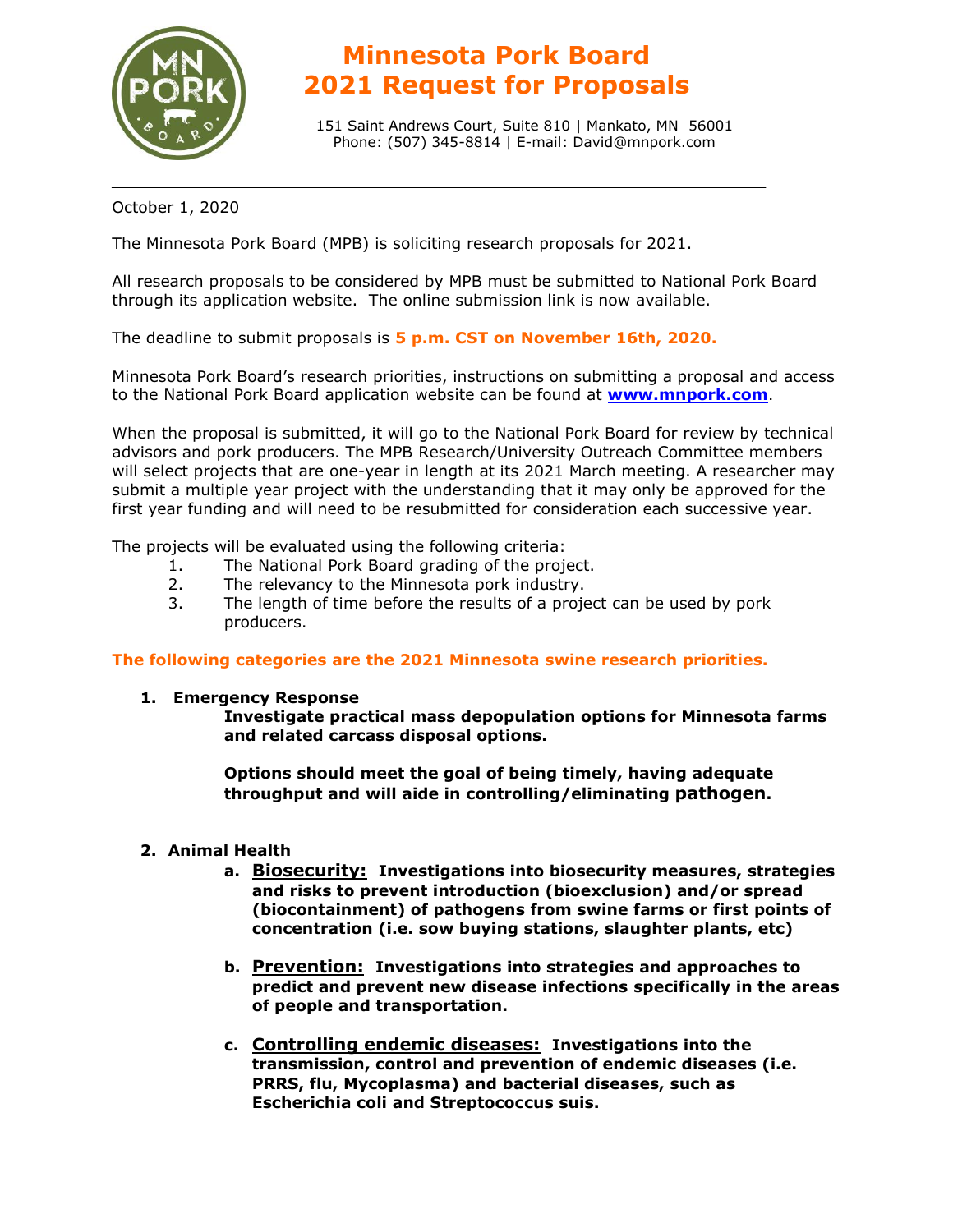- **d. Antimicrobials: Investigations into antimicrobial resistance and use**
- **3. Nutrition** 
	- **a. Impact of Fiber Type and Source on Nursery Performance: Fiber has been demonstrated to be needed for a healthy gut, with most of the recent research focused on the change or impact to the gut microbiome. Evaluating the direct effect of microbiome and applying those results to expected performance in nursery pigs has been a challenge. This research should demonstrate the impact of fiber type and source on animal performance, specifically feed intake and reducing off feed pigs, gut health and livability. The ultimate goal of this research will be to determine the optimal inclusion level of fiber type and source in nursery pigs for best performance and health. Multidisciplinary project and approach is preferred.**
	- **b. Bone Mineralization:**

**Recent work has been completed to evaluate calcium and phosphorus requirements for optimal growth, but limited work has been completed to evaluate bone density or ash relative to those requirements. The research submitted in this proposal should be done in distinct phases (early and late nursery and/or early and late finish) where pigs are fed below and above phosphorus requirements with and without phytase. In addition to measuring growth performance, this proposal must include blood levels of Vitamin D and bone attributes with both de-fatted ash and full fat ash analysis from multiple bones. The main goal of this proposed research should be to create reference values for expected bone ash and Vitamin D based on: diet, Type of ash procedure completed, and age of pig. Proposals submitted in collaboration between nutrition and diagnostic labs are preferred.**

**c. Alternative Feeds:**

**Feeding trials involving alternative ingredients that may be a part of sustainability efforts across the continuum of crop and pig production. Examples may be hybrid rye, camelina or other crops grown for reasons of sustainability or winter cover on the soil.** 

*Although these are the MPB funding priorities, the MPB Research/University Outreach committee will entertain other proposals if no satisfactory priority proposals are received. Preference may be given to proposals with matching dollars in place.*

### **Other information pertaining to MPB 2021 research projects:**

- The funding limit is up to **\$100,000 per one-year proposal** and all projects are for one-year in length.
- Multiple year projects can be submitted with the understanding that they will only be approved for the first year funding and will need to be resubmitted for consideration each successive year.